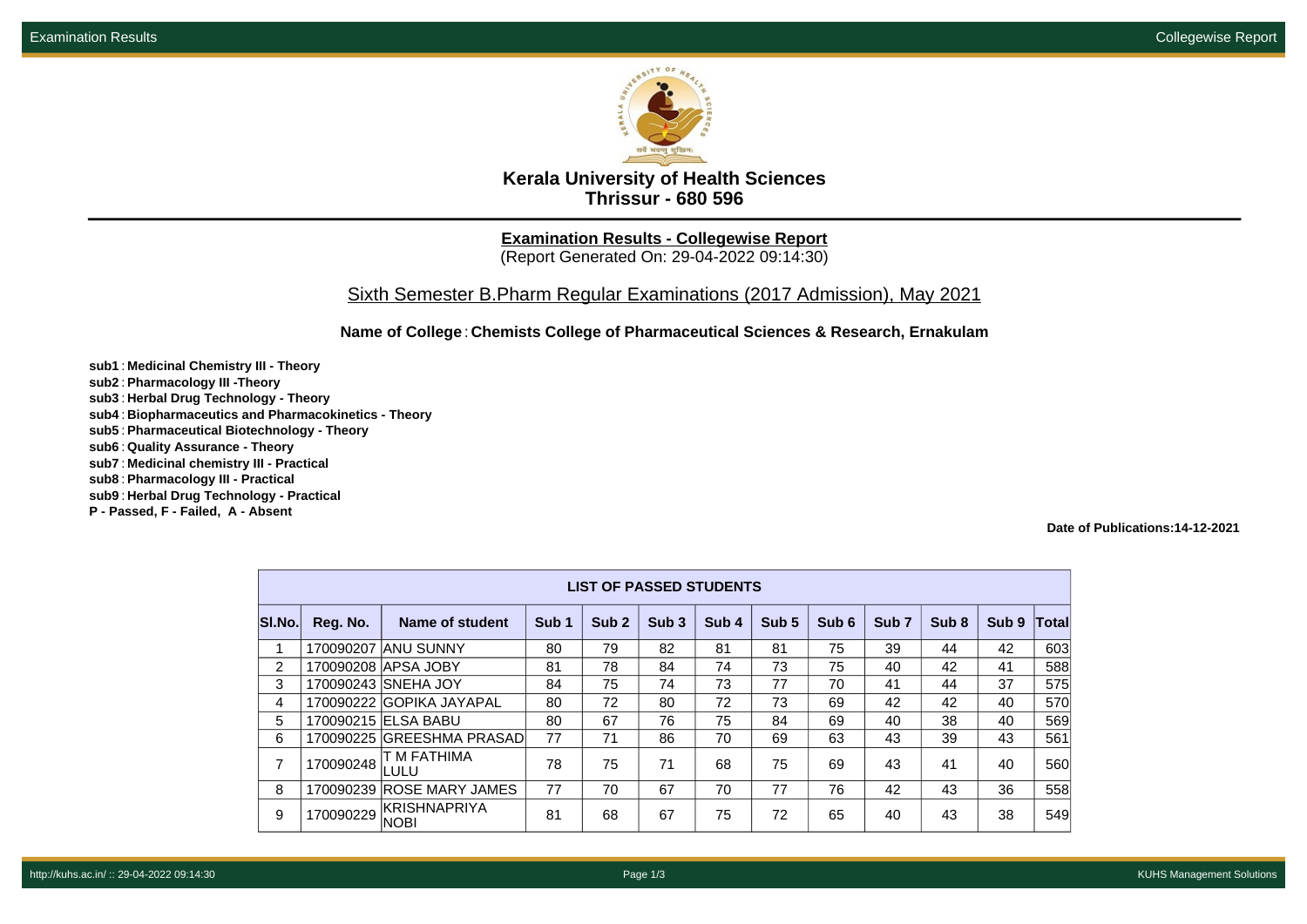| 10 | 170090242 SNEHA ALIAS                              | 80              | 76 | 78              | 57              | 70              | 65 | 39 | 41 | 40 | 546 |
|----|----------------------------------------------------|-----------------|----|-----------------|-----------------|-----------------|----|----|----|----|-----|
| 11 | 170090195 AJMINE SALAM                             | 74              | 64 | 75              | 71              | 72              | 73 | 34 | 39 | 43 | 545 |
| 12 | 170090245 SREEKUTTY SASI                           | 75              | 68 | 76              | 67              | 67              | 74 | 41 | 38 | 37 | 543 |
| 13 | 170090247 SWETHA SABU                              | 78              | 58 | 71              | 70              | 69              | 71 | 42 | 40 | 40 | 539 |
| 14 | 170090200 AMIRASHIRIN.K.T                          | 70              | 63 | 70              | 67              | 78              | 67 | 42 | 39 | 41 | 537 |
| 15 | 170090201 ANAGHA K                                 | 77              | 62 | 68              | 67              | 74              | 62 | 42 | 42 | 41 | 535 |
| 16 | 170090227 JJUBY MARY JOSHY                         | 83              | 63 | 59              | 65              | 70              | 65 | 43 | 43 | 40 | 531 |
| 17 | 170090193 AAGNA ALBIN                              | 74              | 65 | 64              | 69              | 69              | 65 | 43 | 40 | 42 | 531 |
| 18 | <b>MARY SANSIA</b><br>170090231<br><b>FIGAREDO</b> | 82              | 68 | 61              | 67              | 77              | 59 | 39 | 39 | 37 | 529 |
| 19 | 170090211 ATHIRA K. N                              | 79              | 63 | 72              | 70              | 65              | 58 | 42 | 40 | 39 | 528 |
| 20 | 170090202 ANAGHA PEPSON                            | 79              | 60 | 61              | 72              | 63              | 68 | 42 | 40 | 43 | 528 |
| 21 | 170090194 ABINA ZAKKEER                            | 78              | 57 | 67              | 65              | 67              | 67 | 41 | 41 | 42 | 525 |
| 22 | 170090235 NANDANA V                                | 78              | 58 | $\overline{76}$ | 71              | 65              | 65 | 37 | 39 | 35 | 524 |
| 23 | 170090251 VISHNU MURALI                            | 73              | 56 | 78              | $\overline{71}$ | $\overline{72}$ | 61 | 34 | 37 | 38 | 520 |
| 24 | 170090224 GRACE BIJU                               | 72              | 66 | 74              | 64              | 68              | 56 | 42 | 39 | 35 | 516 |
| 25 | 170093093 ANJANA BABY                              | $\overline{73}$ | 59 | 70              | 74              | 60              | 64 | 37 | 38 | 40 | 515 |
| 26 | 170090220 GOLDA BABU                               | 66              | 62 | 69              | 65              | 62              | 70 | 40 | 39 | 41 | 514 |
| 27 | 170090223 GRACE ANTO K                             | 75              | 64 | 62              | 65              | 66              | 63 | 41 | 39 | 37 | 512 |
| 28 | 170090209 ASHLEY GEORGE                            | 68              | 62 | 62              | 69              | 66              | 67 | 41 | 37 | 40 | 512 |
| 29 | 170090241 SAUMYA SHIBU                             | 81              | 72 | 67              | 62              | 59              | 57 | 39 | 40 | 34 | 511 |
| 30 | 170090217 GAYATRIS                                 | 79              | 57 | 66              | 59              | 61              | 62 | 41 | 41 | 40 | 506 |
| 31 | ANAKHA<br>170090203<br>NARAYANAN                   | 67              | 56 | 70              | 64              | 57              | 73 | 39 | 38 | 39 | 503 |
| 32 | 170090216 FAHIDHA K S                              | 73              | 57 | 68              | 59              | 64              | 60 | 42 | 38 | 41 | 502 |
| 33 | 170090221 GOPIKA G. NAIR                           | 62              | 60 | 77              | 57              | 63              | 61 | 42 | 39 | 39 | 500 |
| 34 | 170090250 VISHNU DIVAKAR                           | 61              | 59 | 73              | 64              | 65              | 66 | 40 | 37 | 31 | 496 |
| 35 | 170090205 ANN MARY ALIAS                           | 71              | 65 | 62              | 65              | 57              | 61 | 37 | 35 | 41 | 494 |
| 36 | <b>SONA GRACE</b><br>170093097<br>NELSON           | 66              | 62 | 63              | 63              | 67              | 63 | 32 | 39 | 39 | 494 |
| 37 | 170090232 MERINA BENNY                             | 73              | 66 | 65              | 67              | 53              | 67 | 33 | 37 | 32 | 493 |
| 38 | 170093095 BESTEENA BABY                            | 54              | 59 | 67              | 55              | 70              | 67 | 38 | 39 | 38 | 487 |
| 39 | 170090244 SNEHA SHAJU                              | 59              | 57 | 74              | 59              | 64              | 63 | 36 | 38 | 34 | 484 |
| 40 | ΚD<br>170090228<br>KRISHNAPRIYA                    | 64              | 57 | 65              | 54              | 64              | 64 | 37 | 40 | 37 | 482 |
| 41 | <b>ASMIN JUBERIA</b><br>170093094<br><b>RAHIM</b>  | 56              | 59 | 68              | 53              | 59              | 68 | 37 | 38 | 42 | 480 |
| 42 | 170090219 GODWIN BABU                              | 66              | 64 | 57              | 58              | 57              | 64 | 40 | 36 | 37 | 479 |
| 43 | 170090252 VISMAYA A                                | 68              | 56 | 61              | 58              | 63              | 54 | 41 | 38 | 37 | 476 |
| 44 | 170090218 GEENAMOL REJI                            | 64              | 58 | 62              | 59              | 61              | 56 | 36 | 35 | 37 | 468 |
| 45 | 170090214 CHITHIRA C S                             | 68              | 55 | 56              | 59              | 56              | 56 | 42 | 40 | 34 | 466 |
| 46 | 170090199 ALJIN A MATHEW                           | 65              | 58 | 60              | 51              | 63              | 56 | 34 | 36 | 38 | 461 |
| 47 | 170090212 ATHUL VARGHESE                           | 58              | 51 | 60              | 53              | 65              | 60 | 34 | 35 | 31 | 447 |